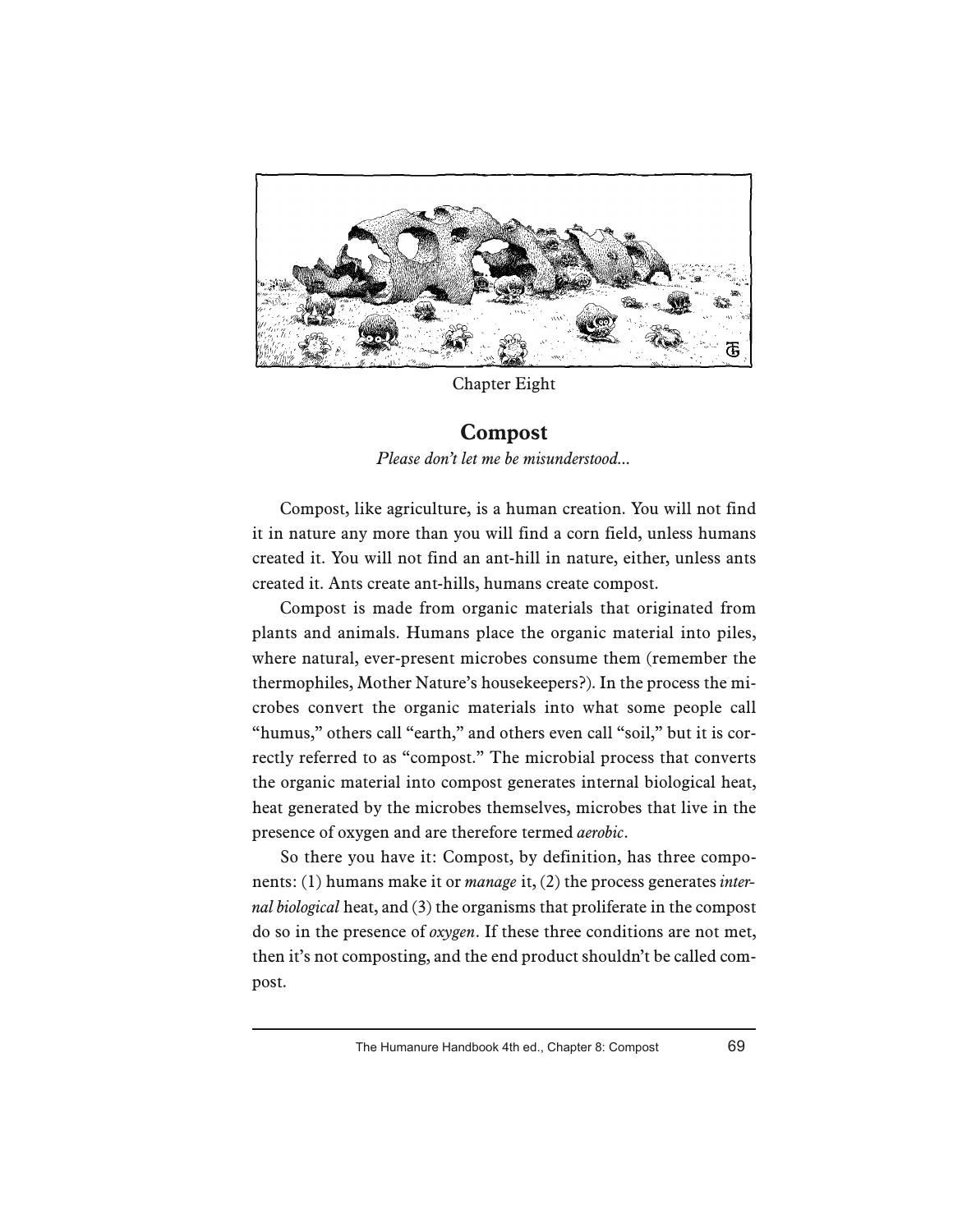In 2018, the US Composting Council (USCC) defined compost as *the product manufactured through the controlled aerobic, biological decomposition of biodegradable materials. The product has undergone mesophilic and thermophilic temperatures, which significantly reduces the viability of pathogens and weed seeds and stabilizes the carbon such that it is beneficial to plant growth.* 

The Association of American Plant Food Control Officials (AAPFCO) approved the new definition for compost because it emphasized the pathogen-removing thermophilic process, differentiating it from many products often confused with compost. *This more completely defines what our products are so that people out there wanting to call their products compost cannot do that without meeting this definition,* said Ron Alexander, the USCC's liaison to AAPFCO, who had labored for years on the updated definition.<sup>1</sup>

A lot of people call a lot of things compost, incorrectly, and it's hurting the composting industry. *We don't want to have the compost industry's product being confused with other products after all the work we've invested in best practices and quality product standards,* said Alexander. The new definition helps the producers of other products, from biochar to mulch to dehydrated food, worm castings, and anaerobic digestate, to more clearly differentiate their products as not being compost. For example, "vermicompost" is a misnomer. The correct term is "vermiculture." The end product of vermiculture is not compost; it's worm castings. Vermiculture is not dominated by aerobic microorganisms generating biological heat. It's dominated by red worms. Thermophilic microorganisms would kill those worms. The final product is not the same as compost, and it should not be called compost. Nor should a lot of other things that are referred to as compost.

For example, "composting toilets" are not composting toilets. Composting does not take place inside toilets unless internal biological heat is being generated, which is highly unlikely for reasons we will discuss later. What people call "composting toilets" would correctly be referred to as "dry toilets," or "biological toilets." But we'll get into this discussion in greater detail in a separate chapter.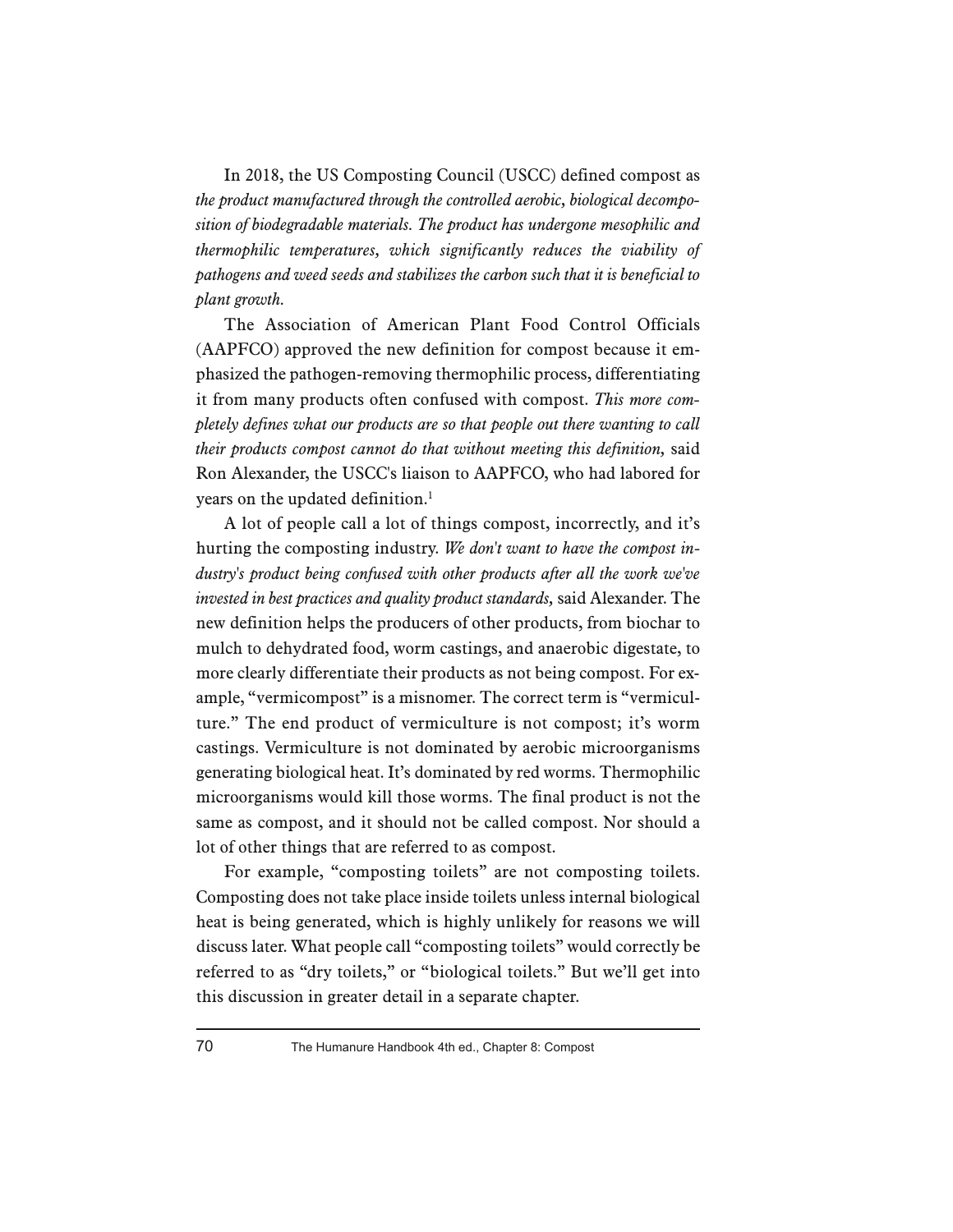The 2018 compost definition is important because the composting industry has worked hard to train and educate people about natural processes that use microbes to reduce or eliminate human pathogens. This is particularly relevant to the recycling of humanure.

We can't blame anyone for incorrectly referring to any rotting vegetation or any brown decayed or dehydrated organic material as "compost." Composting is a young science, and few people in the general public know much about it. With the tidal wave of misinformation that can be found on the internet and everywhere else, it's no wonder there is so much misunderstanding.

The term "compost" is found in literature dating back to at least 1600. Shakespeare no less, is attributed to using the word in Hamlet: Act 3, Scene 4: "*Confess yourself to heaven;/Repent what's past; avoid what is to come;/And do not spread the compost on the weeds;/To make them ranker."* Back in 1600 Leeuwenhoek hadn't even been born and microorganisms were still a thing of the future. They also didn't have compost thermometers and no way to determine the temperatures of compost piles, if there were any elevated temperatures at all.

Apparently, any pile of rotted organic material was once referred to as "compost." For example, an agricultural guide from 1831 advised, "If you have not had time to root out all the weeds on your premises, you will at least endeavor to prevent their going to seed by cutting off the tops with a scythe or sickle, and it will be good economy to lodge the proceeds of your puttings in your barn, barn yard, or compost bed." They add, "The proper soil for bulbs, in general, is a light rich soil, mixed with a considerable portion of fine sea sand; and the compost generally used, is one third fine sand, one sixth rich loam, one third cow dung and one sixth leaves of trees."2

A materia medica published in 1834 recommends using a *"compost of dung, ashes, and nitrous earth"* when growing poppies for opium.3 Likewise, an 1851 book yielded poetic advice for growing tobacco: *With rich manure first saturate your land, Or better, mix the compost well with sand; Then with this mixture cover o'er your field, And for your care, it bounteous crops will yield.*<sup>4</sup>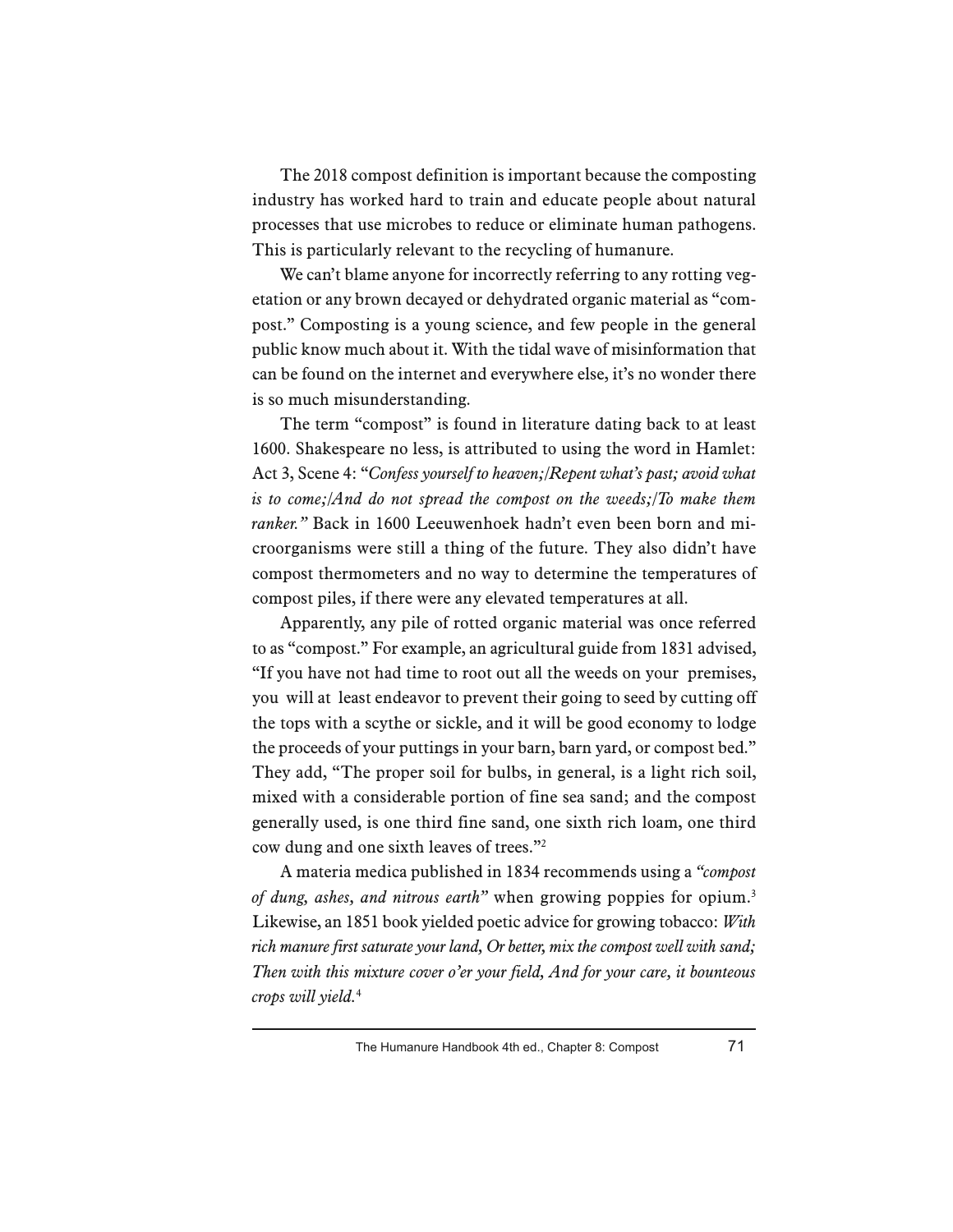Although "compost" was obviously something people used in the nineteenth century for gardening, horticulture, and agriculture to their benefit, it was also something looked down upon in urban areas, as this 1865 report from the Detroit Board of Health reveals: *This committee have learned from the sanitary inspectors of wards, and from their own observations, that there are in many parts of the city alleys filled with decaying compost and human ordure, and alleys and gutters covered with stagnant water...5* In 1885 compost heaps were likewise seen as a public health nuisance: *Most important part of the work of defense from disease...all decaying and germinating vegetables should be removed therefrom with all accumulations of rubbish of every kind, and the whole should be destroyed by burning, or removed to the compost heap to be carted away.*

 It seems that "compost" had developed a dual personality, a Jekyll and Hyde reputation; sometimes good, sometimes bad, depending on whom you ask. Any pile of garbage, manure, and wood ashes could be considered compost. And it didn't need to be a pile; it could be a "pit." In 1911, in his book *Farmers of Forty Centuries,* Professor F. H. King describes "compost pits" in China as being sunken depressions filled with vegetable matter, ashes, and soil, covered with mud or water, *the aim being to have the fiber of all organic material completely broken down, the result being a product of the consistency of mortar.* Wet mortar. This "compost" is then spread on the ground to dry.<sup>6</sup> The word "fermentation," like "compost," was used loosely back then, as the contents of a compost pile were considered to be fermenting. Yet fermentation, in biochemistry, is defined as the extraction of energy from carbohydrates in the *absence* of oxygen,<sup>7</sup> whereas composting is an aerobic process in the *presence* of oxygen. Saturated, submerged, anaerobic processes do not produce what we would call compost today.

This distinction is important — the conversion of organic material by microorganisms through the composting process is nothing short of magical. Consider humanure and all those nasty pathogens that may reside in the excretions of infected persons. Composting the humanure will eliminate those disease organisms, or at least reduce them to nondetectable levels. Anaerobic processes can't make this claim, as pointed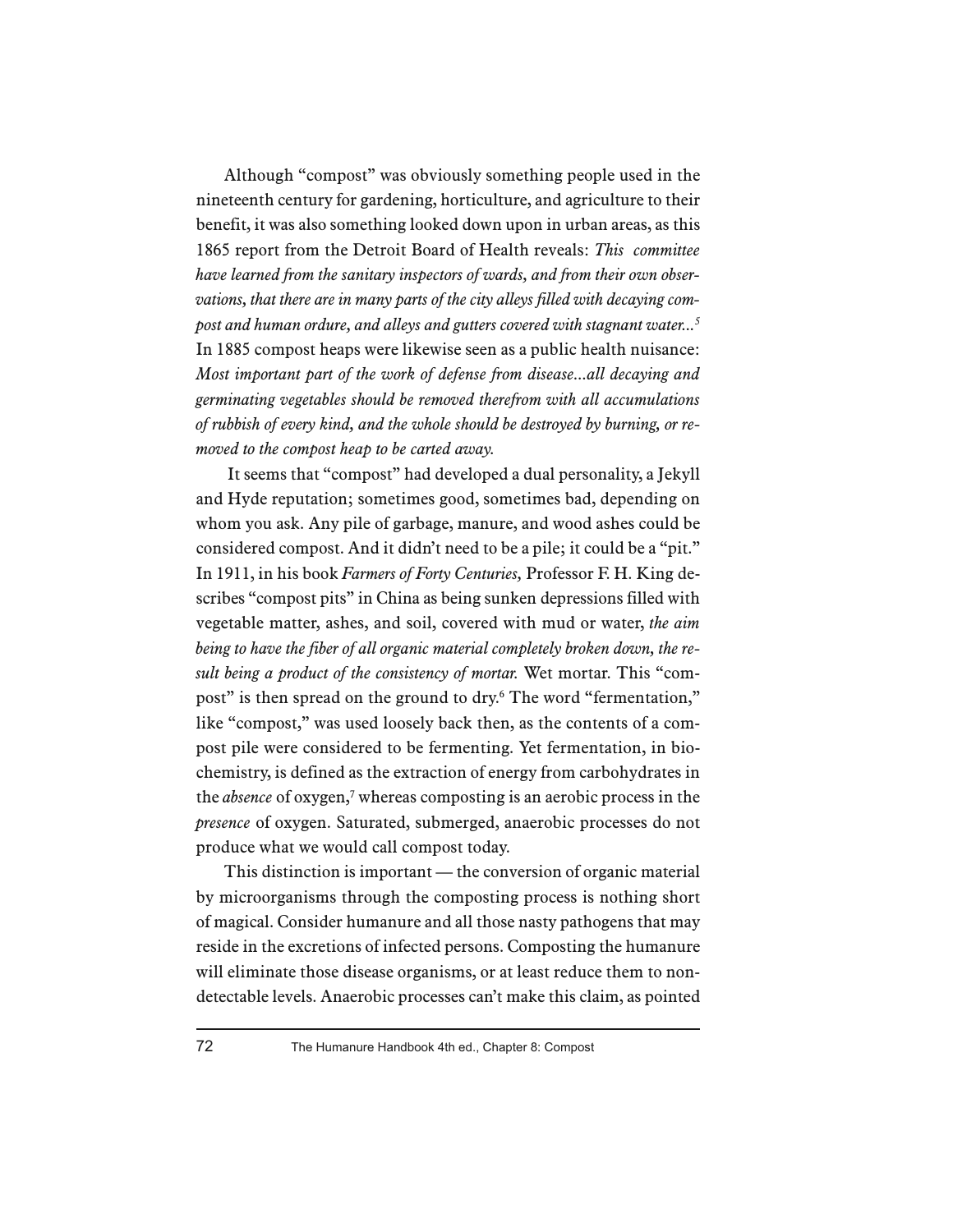out in the discussion of wastewater treatment systems earlier.

Compost, nevertheless, is getting a bad rap from people calling stuff "compost" when it isn't. For example, National Geographic published an article in 2016 that stated, *Chinese farmers regularly fertilized their rice paddies with anaerobic (lacking oxygen) composting techniques.*<sup>8</sup> But there aren't any anaerobic composting techniques. If it's anaerobic, it's not composting. A 2011 research study stated, *"*Compost latrines do not reach temperatures sufficient to destroy all pathogens," and "Pathogens, mainly helminths, were still present in compost stored for the 6-month contact time." But these latrines weren't composting, and they shouldn't be called compost latrines — they were not producing compost. The same study also concluded, "The majority of composting latrines in developing countries do not reach high enough temperatures for complete pathogen destruction."*<sup>9</sup>* That's because they're not *composting* latrines, they're *dry toilets*, a subject that we will revisit later. The words "compost" and "composting" are being used incorrectly.

Having served on the editorial board of the industry journal *Compost Science and Utilization,* and having reviewed research papers related to "composting" and "composting toilets," I know that there's a deep misunderstanding about what composting is, not just among the general public, but also among general academia. When PhD candidates or post-doctoral researchers report that their "compost" did not eliminate pathogenic organisms, when in fact they weren't composting and didn't have compost at all, then it hurts the composting industry. These are not isolated incidents; this is a widespread problem.

Part of our misunderstanding about compost can be traced back to the roots of compost science. F. H. King's *Farmers of Forty Centuries* went into detail about Chinese "compost" systems. King shows photos of shallow pools of water, which he refers to as "compost pits." *"In the preparation of composts, pits are dug, as seen in the illustration, and into them are thrown coarse manure and any roughage in the form of stubble or other refuse which may be available, these materials being saturated with the soft mud dipped from the bottom of the reservoir."10*

King described a Chinese "compost house" constructed for the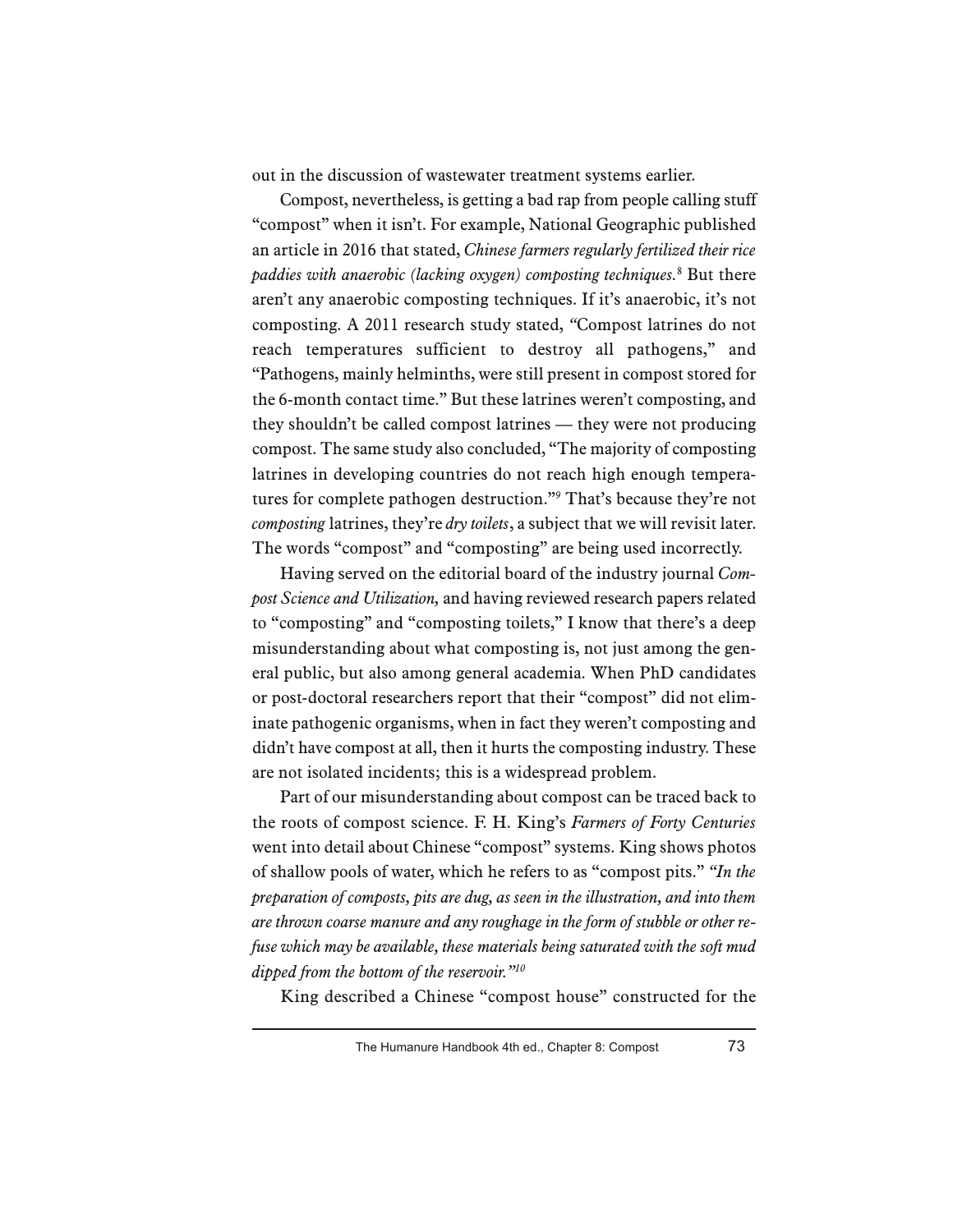purpose of making compost. In preparing the "compost," *materials are brought daily and spread over one side of the compost floor until the pile has attained a height of five feet. After one foot in depth has been laid and firmed, 1.2 inches of soil or mud is spread over the surface and the process repeated until full height has been attained. Water is added sufficient to keep the whole saturated and to maintain the temperature below that of the body.* After a number of weeks, the "compost stacks" are *forked over and transferred to the opposite side of the house.*<sup>11</sup>

King further described another "compost" pit: "In it had been placed all the manure and [organic material] of the household and street, all stubble and [organic] roughage from the field, all ashes not to be directly applied" [to the soil], as well as some soil. "Sufficient water was added at intervals to keep the contents completely saturated and nearly submerged.  $\dots$ <sup>"12</sup>

Clearly what King was describing was not what we would refer to as *compost* today. Submerging organic material in water or mud creates anaerobic conditions in which temperatures are not likely to rise above the temperature of the human body. Remember that compost bacteria are aerobic and will not multiply in an anaerobic environment. Nevertheless, King's writing was influential in its day.

Much of compost's current popularity in the West can be attributed to the work of Sir Albert Howard, who wrote *An Agricultural Testament* in 1943 and several other works on aspects of what has now become known as organic agriculture. Howard's discussions of composting techniques focus on the Indore process of composting, a process developed in Indore, India, between the years of 1924 and 1931, just fourteen years after King had published his book. Howard described the Indore process as "a simple development of the Chinese system."13

Howard was impressed with Chinese agriculture. He stated, *The Chinese peasant has hit on a way of supplying his fields with humus by the device of making compost. Compost is the name given to the result of any system of mixing and decaying natural [organic material] in a heap or pit so as to obtain a product resembling what the forest makes on its floor . . . .*<sup>14</sup> Any system of decaying organic material produced "compost," according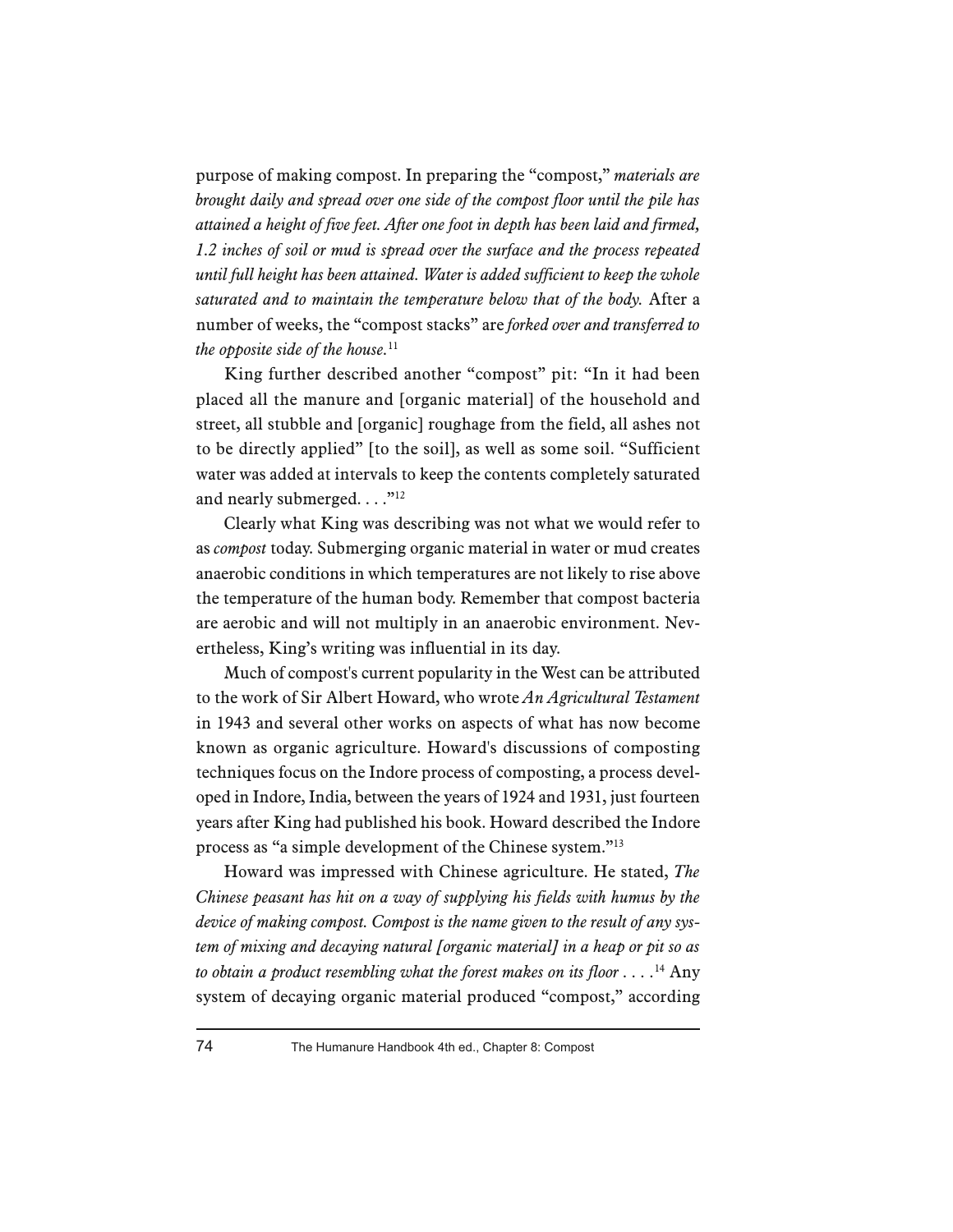to Howard. Today, we differentiate between aerobic systems such as composting, and anaerobic systems since the outputs are entirely different.

The Indore process was first described in detail in Howard's 1931 work, co-authored with Y. D. Wad, *The Waste Products of Agriculture,* in which the authors state, "The Indore process utilizes all the products of agriculture and produces an essential manure." They add that any successful system of manufacturing compost must also fulfill the following conditions: minimal labor, a suitable carbon-nitrogen ratio, an aerobic process with adequate water, no nitrogen loss, a mature end product, microbial stimulation of soil to which the compost is added, and a clean and sanitary process overall.<sup>15</sup> Modern composters would certainly agree with all of this.

Indore process composting was also done in "pits." According to Howard, *"A convenient size for a compost pit is 30 ft. by 14 ft. and 2 ft. deep with sloping sides. The depth of the pit is most important on account of the aeration factor. It should never exceed 24 inches."* The pits are filled with a mixture of dung, "urine earth," wood ashes, fungus and bacterial inoculants, vegetable residues, and animal bedding.*<sup>16</sup> "The urine earth and wood ashes are as essential in the manufacture of compost as the plant residues themselves."*17 Today we know that neither earth nor wood ashes are required in compost.

According to various accounts of life in the nineteenth century in America, shallow farmyard pits were used as a place for dumping organic garbage, wood ashes, and other household and farmyard residues. Perhaps these provided a place for pigs to wallow and browse, the depression providing a means of containing the material, so it wasn't spread all over the place, as well as a means of collecting water and mud for the pigs to enjoy. Adapting this system to an organics recycling process would make sense, as open piles of garbage would be fly infested and smell badly, at least until the pigs trampled the organic material into the mud where it could anaerobically decay.

Once the materials are deposited in the pit, according to Howard, "*The fermenting mass is now ready for the development of an active fungus*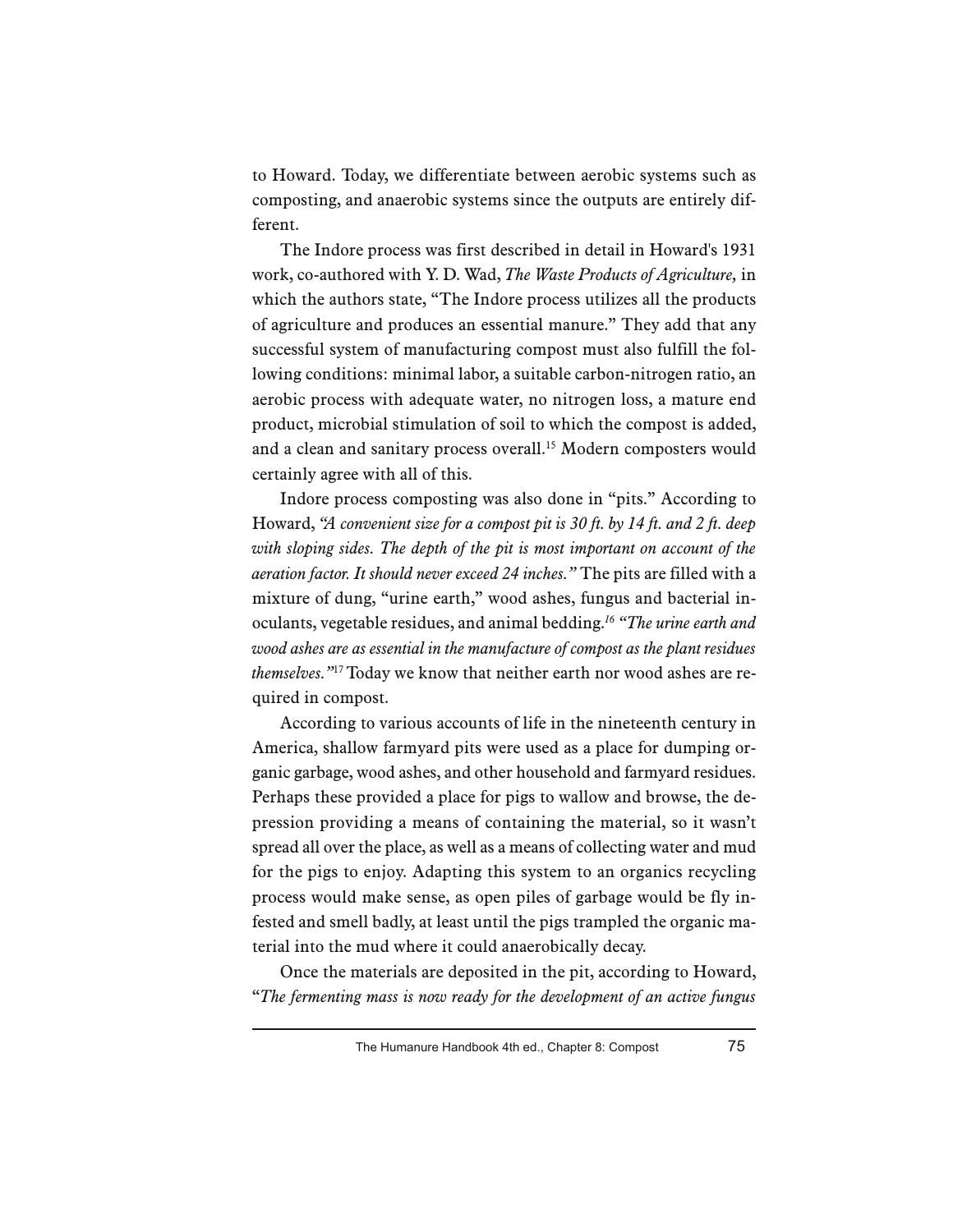## **HOW TO MAKE "COMPOST"** (U.S. Army, 1940)

The army appears to have been influenced by the writings of Sir Albert Howard in the 1930s, judging by the size of the pile and the rectangular, vertical stacks. There is almost nothing in these instructions that is actually relevant to making compost in the 21st century, especially spraying the pile with toxic chemicals.



A compost platform is constructed by leveling off an area of ground, 50 feet long, and 20 feet wide, digging a trench around the area 12 inches wide and 12 inches deep with vertical sides.

Construct a second trench, very shallow, not over 3 inches deep and 4 inches wide, and located just within the edge of the platform.

The manure is placed on the platform as follows: Beginning at one corner, place the manure on an area 3 1/2 ft. long and 10 ft. wide, piling it to a height of 4 to 5 feet, packing it down very tightly and dressing the sides neatly. The sides must at all times be kept vertical.

The second day's supply of manure is placed on the adjacent corner in a similar manner. On the third day, the supply of manure is placed immediately adjacent to the first pile and on the fourth day, adjacent to the second pile, and on the fifth day the supply is piled on top of the first pile.

The manure is thus placed on the platform in the succeeding small sections as shown in the diagram. This is done for the purpose of confining the fly breeding to the smallest possible area. The manure should be kept moist so as to promote decomposition.

The sides of the pile should be sprayed daily with a mixture of cresol, kerosene and fuel oil.

Crude oil or a light road oil is used in the trenches, the earth in the trench being kept visibly moist with oil.

In the preparation of the platform, all vegetation should be removed for a distance of 2 feet from the edges, the earth here tamped down firmly and oiled thoroughly.

Similarly, the earth beyond the trenches should be freed from vegetation, packed down and oiled. The trenches are to be kept clean at all times. A platform this size should care for the manure of 100 animals for two months.

> Source: Essentials of Field Sanitation, Published at the Medical Field Service School Carlisle Barracks, Pennsylvania. Revised Edition 1940.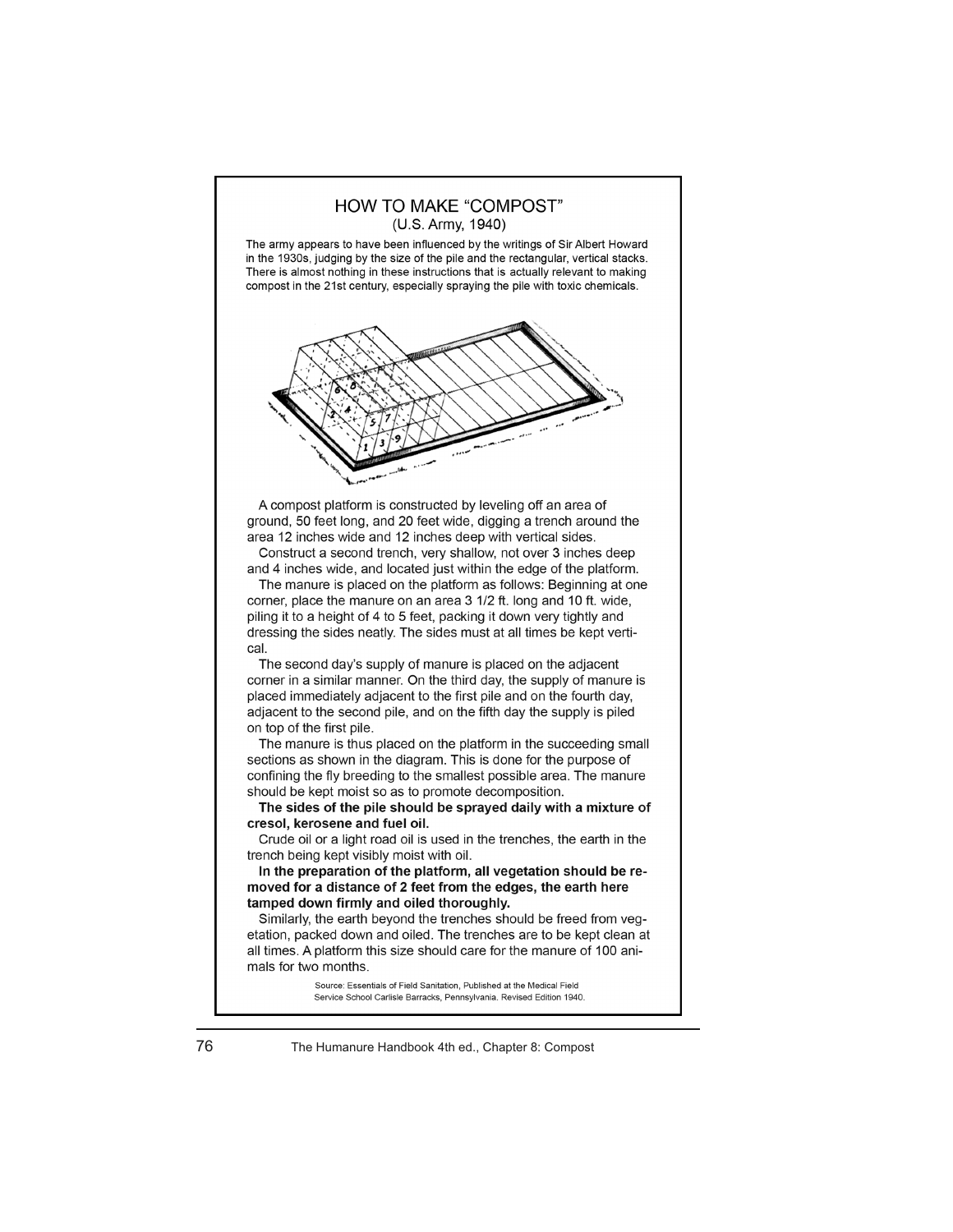*growth (the first stage in the manufacture of compost).*"18 In modern times, composting is done above ground, not in pits; the mass isn't fermenting (anaerobic), it's undergoing aerobic degradation; and the first stage of composting is bacterial, typically mesophilic, then thermophilic, not fungal. Making compost is far simpler than what Howard described. I can't imagine having to dig a pit for housing a compost pile. Go outside and dig a two-foot-deep hole and you'll soon see what I mean.

Howard admits that the pits will fill with water during heavy rains and recommends building compost "heaps" during the rainy season, *"The dimensions of the heaps should not exceed 7 ft. by 7 ft. at the top, 8 ft. by 8 ft. at the bottom, and 2 ft. in height. The dimensions of these monsoon heaps...must not be exceeded, otherwise aeration difficulties are certain to be encountered."*<sup>19</sup> Such dimensions today don't make any sense at all, but we'll get into compost making in another chapter.

A watering schedule is strictly followed in the Indore process; *otherwise decay will stop,* according to Howard, and turning of the organic mass three times was needed *to ensure uniform mixture and decay, and to provide the necessary amount of water and air as well as a supply of suitable bacteria.* If flies or smells become evident, *the heap should be turned at once with the addition of dung slurry and wood ashes.* The first turn was to take place sixteen days after the pile was built, the second turn one month after the pile was built, and the third turn two months after the building of the pile. It's no wonder that turning was recommended. Surely the bottom twenty four inches of the pile, being underground, was anaerobic and needed to be brought to the top to drain.

Three months after the pile is built, *the manure is ready, when it should be applied to the land. If kept in heaps longer than three months...nitrogen is certain to be lost.*<sup>20</sup> Again, and with all due respect, immature compost is phytotoxic (kills plants), and I have never made compost that was mature in three months, nor have I witnessed any nitrogen loss due to allowing compost to mature or "cure." Of course, I have seen others claim their compost is ready in three months, but it probably isn't, and I'll explain why in another chapter.

The Indore process subsequently became embraced by agricultur-